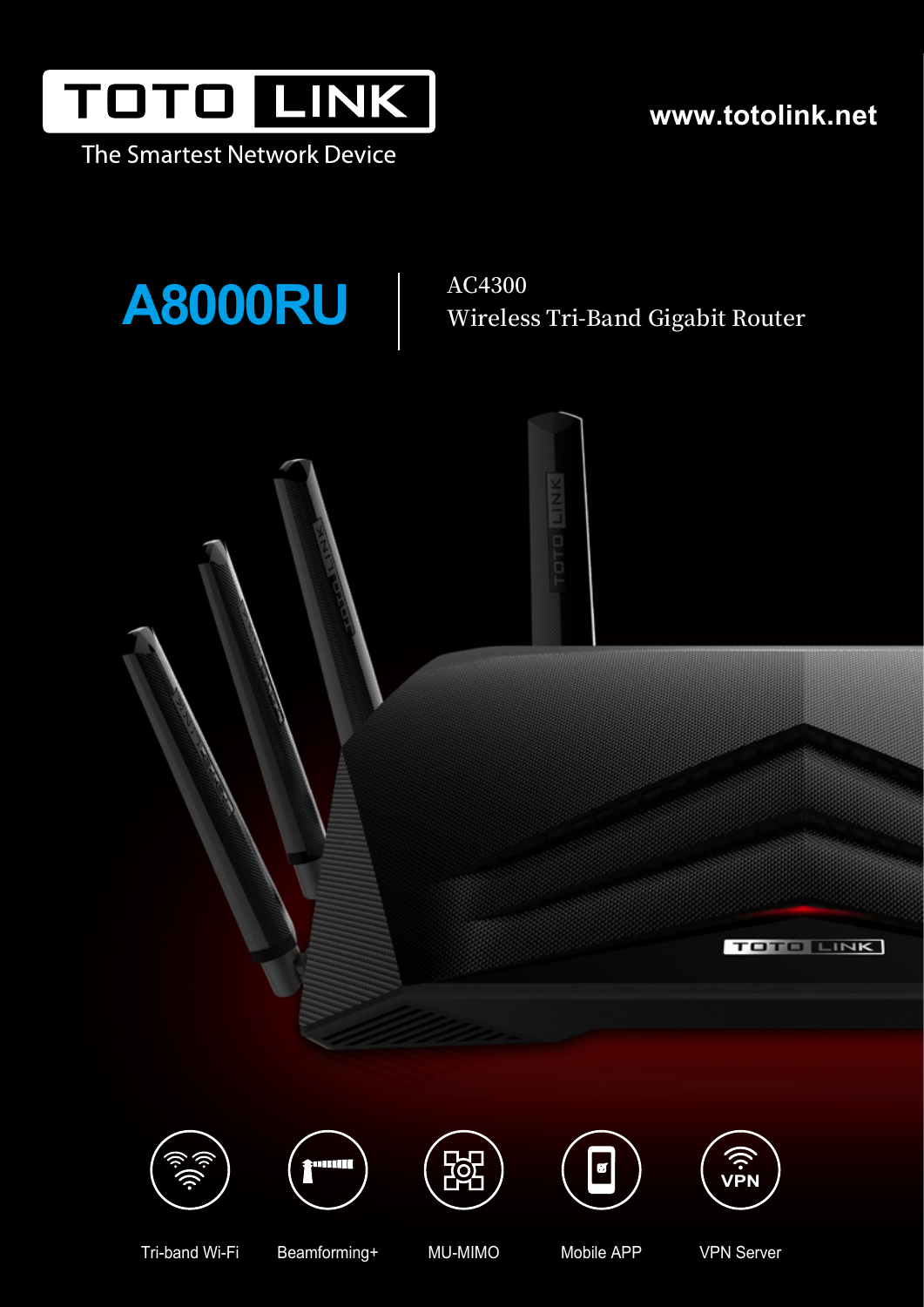## **Overview**

### AC4000 Wireless Tri-Band Gigabit Router

#### Model No. A8000RU

A8000RU is AC4300 Wireless Tri-band Gigabit Router which complies with the latest IEEE802.11ac Wave 2 standards and delivers wireless speed up to 4266Mbps. MU-MIMO and Beamforming+ technologies ensure a stable wireless connection to the Internet for multiple devices at the same time. 5GHz Wi-Fi provides a blazing-fast, lag-free Wi-Fi experience for gaming, video streaming or surfing. A8000RU is equipped with eight external 5dBi omni-directional antennas and PA+LNA wireless signal amplification module, extending Wi-Fi over larger areas. Meanwhile , it supports the VPN , QoS, IPV6, IPTV etc , giving users the best Wi-Fi experience !



### **Features**

- Tri-Band technology creates three separated Wi-Fi bands for more devices' connections without degrading the Wi-Fi network performance.
- Simultaneous 800Mbps on 2.4GHz, 1733Mbps on 5GHz(1) and 1733Mbps on 5GHz(2), totaling 4266Mbps bandwidth.
- 1.35GHz Dual-Core CPU and three co-processors perform outstanding ability in data-processing without any delay.
- Full gigabit WAN port and LAN ports support large data streaming via cable connection.
- USB3.0 supports to share files based on the functions of FTP, Samba.
- Eight high-gain antennas improve the sensitivity of signal transmission and reception.
- Beamforming technology supports directional signal transmission and reception, reducing interference.
- MU-MIMO technology supports simultaneous communications with multiple devices, reducing network latency.
- Supports DHCP, Static IP, PPPoE, PPTP and L2TP Internet connection type.
- QoS: Bandwidth Control based on IP address.
- Supports Multiple SSIDs, WPS and Wireless Scheduler.
- Supports WPA/WPA2 MIX.
- APP Managemen.



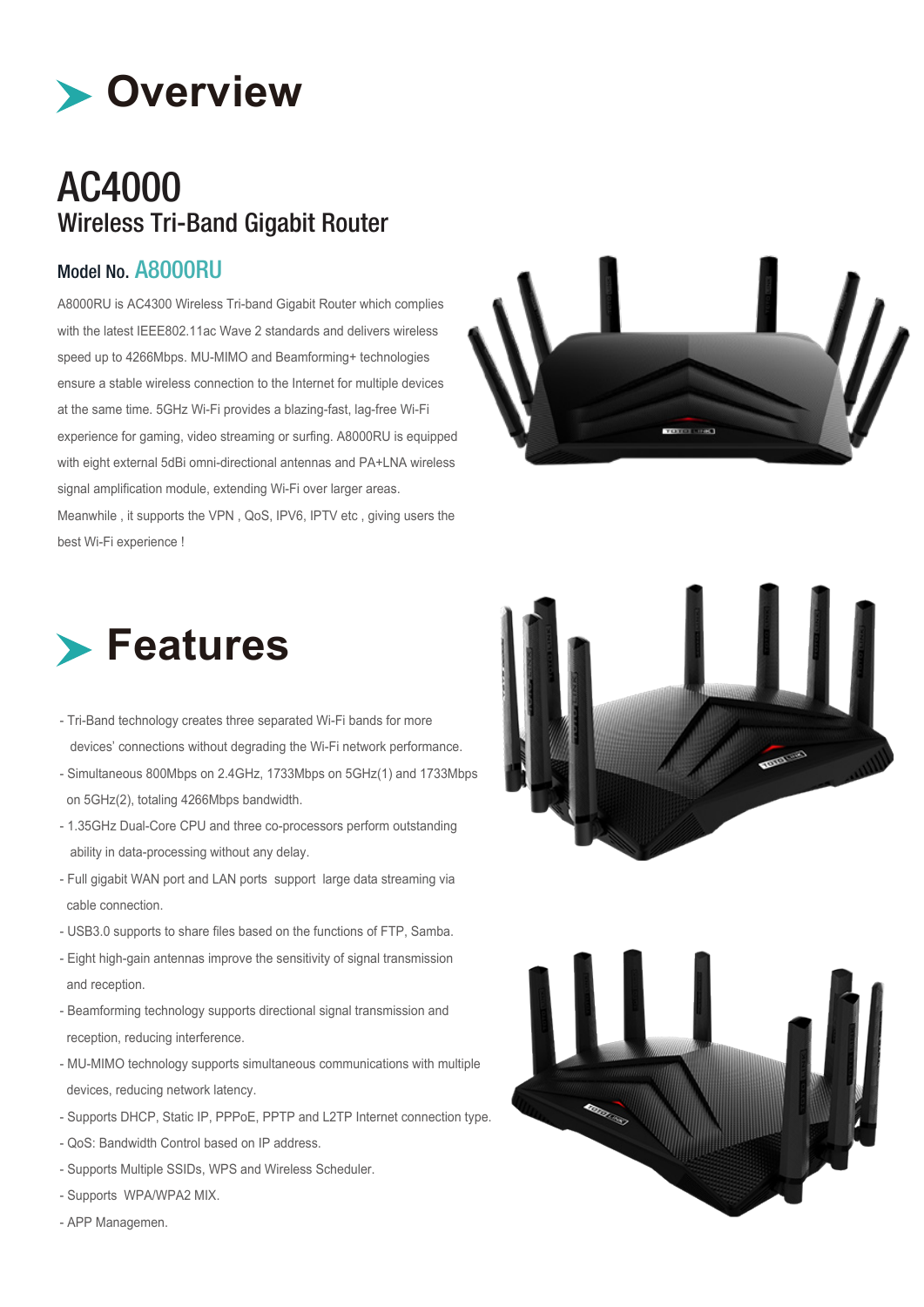# **Selling point**

### **4300Mbps Super-high Speed Wi-Fi**

1733Mbps on 5GHz(1) and 1733Mbps on 5GHz(2), offers super fast Wi-Fi for Gaming, Video and Download. 800Mbps on 2.4GHz, offers wider wireless coverage as well as strong wall-through ability.

| $800$ Mbps  | $\Box$ $\Box$ $\vec{v}$                                                                          |
|-------------|--------------------------------------------------------------------------------------------------|
|             |                                                                                                  |
| $1733$ Mbps | $\begin{array}{ c c c }\hline \ \hline \ \hline \ \hline \ \hline \ \hline \ \hline \end{array}$ |
|             |                                                                                                  |
| $1733$ Mbps | $\blacksquare$ $\blacksquare$ $\blacksquare$                                                     |
|             |                                                                                                  |

### **Wave2 MU-MIMO and Beamforming technology**

With the latest Wave2 MU-MIMO and Beamforming technology, A8000RU supports to communicate with multiple devices at the same time and supports to transmit the signal to the wireless connected devices intensively, such as smart phones, tablets and laptops, thus improving the bandwidth efficiency and the Wi-Fi experience.



With top-level configurations on hardware, A8000RU supports much powerful applications on firmware. IPTV is one of the most useful features for the users, which brings very good experience on Wi-Fi and Multi-media.

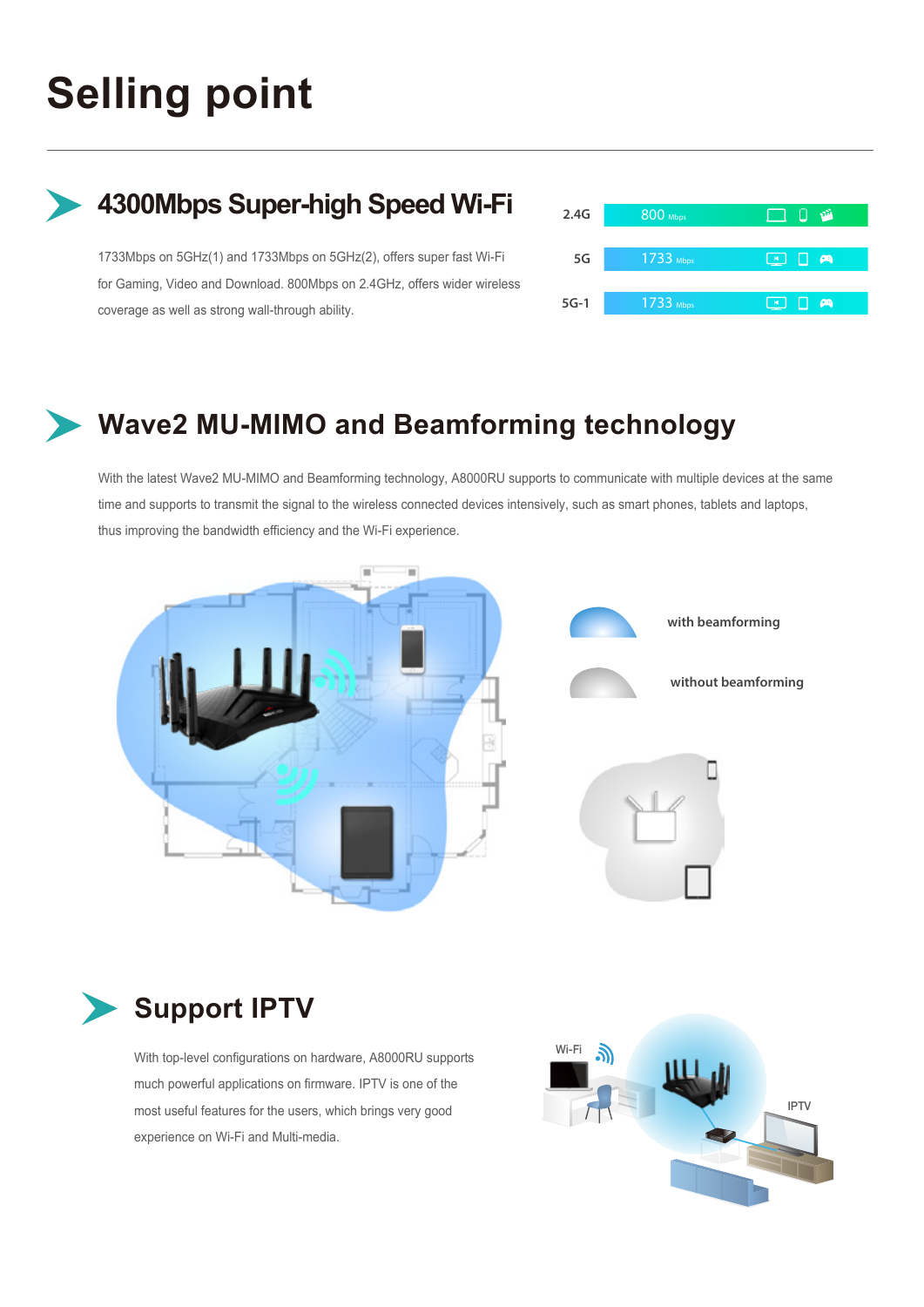# **Specification**

### **Hardware**

| Interface                          | $-4*1000Mbps$ LAN Ports                                                 |
|------------------------------------|-------------------------------------------------------------------------|
|                                    | - 1 * 1000Mbps WAN Port                                                 |
|                                    | - 1* Power Port                                                         |
|                                    | - 1* USB 3.0 Port                                                       |
| Power Supply                       | $-12V$ DC / 3.5A                                                        |
| <b>Button</b>                      | - 1 * RST Button, 1 * WPS Button, 1 * Power Button                      |
| <b>LED</b> Indicator               | - 1 * SYSTEM LED, 1* WAN LED, 4* LAN LED                                |
| Antenna                            | - 8* external detachable antennas(4* 5G antennas + 4* 2.4G/5G antennas) |
| Dimensions $(L \times W \times H)$ | - 324mm x 203mm x 52.8mm (not concluding antennas)                      |
|                                    |                                                                         |



#### **Wireless**

| - IEEE 802.11ac, IEEE 802.11a, IEEE 802.11b, IEEE 802.11g, IEEE 802.11n |
|-------------------------------------------------------------------------|
| - 2.4GHz/5GHz                                                           |
| - 2.4GHz: Up to 800Mbps                                                 |
| $-5$ GHz $(1)$ : Up to 1733Mbps                                         |
| $-5$ GHz $(2)$ : Up to 1733Mbps                                         |
| $-2.4$ GHz $<$ 20dBm                                                    |
| $-5$ GHz $<$ 20dBm                                                      |
| - WPA/WPA2 MIX                                                          |
| $-2.4G:11b11M: -81dBm@8% PER$                                           |
| 11g 54M: -68dBm@10% PER                                                 |
|                                                                         |
| $-5G: 11a 54M: -68dBm@10% PER$                                          |
| 11n HT20 MCS7: -65dBm@10% PER HT40 MCS7: -62dBm@10% PER                 |
| 11ac VHT80 MCS9: -51dBm@10% PER                                         |
|                                                                         |